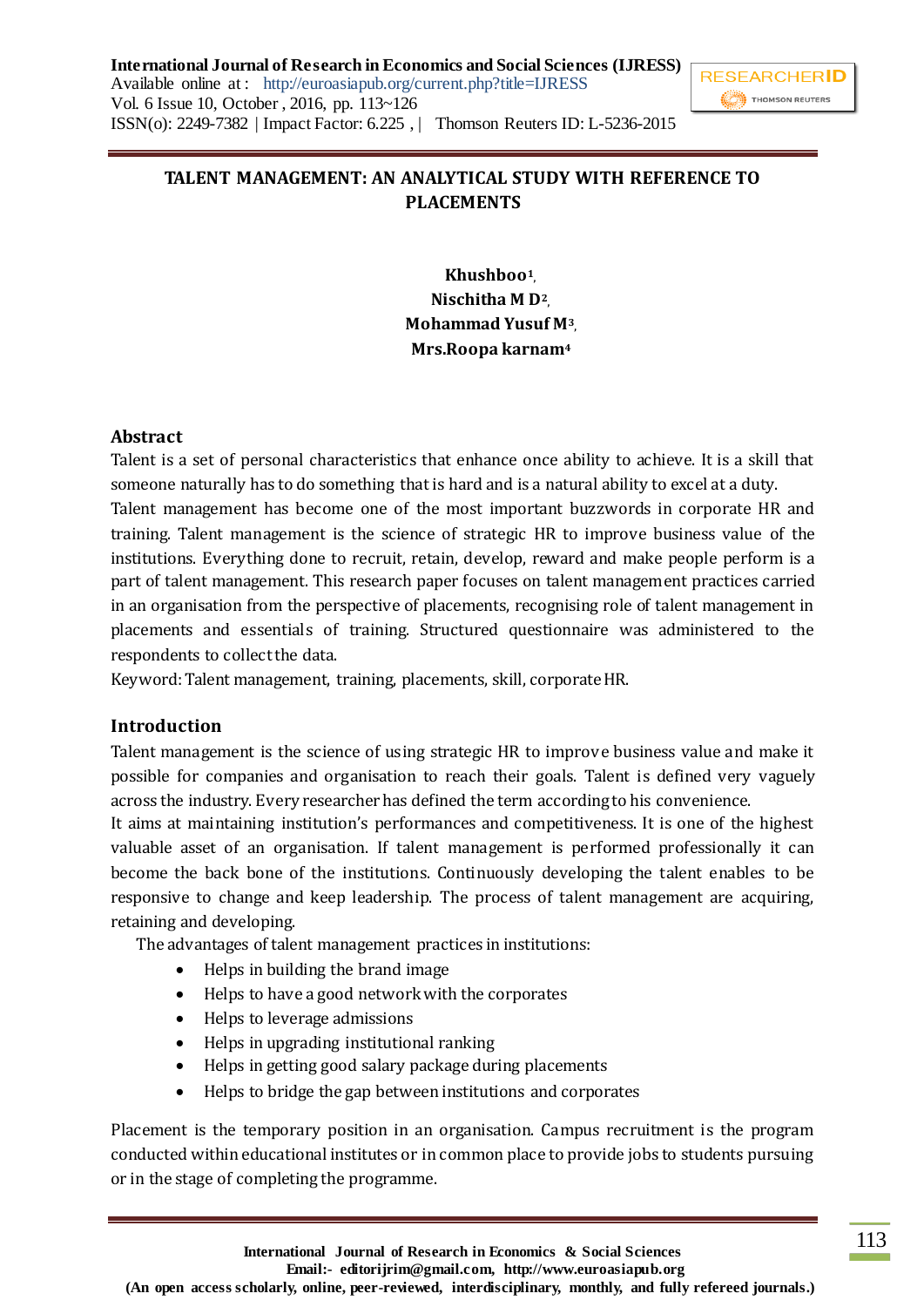#### **LITERATURE REVIEW**

Natalie lapos , in her paper titled "Organizational student placement practices & recruitment" , tries to state that quality student placements require action at the organizational and practice level and are associated with :-

- Enhanced recruitment
- Increased ability to offset student placement costs
- Decreased student attrition from the profession.

Robert E Lewis & Robert J Heckman in their paper titled- "Talent management": A critical review, has stated that talent management is used for employee retention or proper utilization of resources i.e., managing of supply, demand &flow of talent through the human capital engine.

M Dhanbhakyam& K Kokilambal in their paper titled- "A study on existing talent management practice & its benefits across industries" , states that talent management starts with recruitment process, alignment of the workforce to the organization, develop the people & get constant feedback to help in performance of an individual or an organization.

David G Collings&KamelMellahi in their paper titled –"Strategic talent management: A review & research agenda, tries to state that the paper should aid future research in the area of talent management through-

- Helping researchers to clarify the conceptual boundaries of talent management.
- Providing a theoretical framework that could help researcher in framing their research efforts in the area. It aids manager in engaging with some of the issues they face with regard to talent management.

Namrata mandloi, in her paper titled- "Talent management- A strategic approach towards growth in IT industry tries to state that, Talent management is the science of using strategic HR to improve business value and to make it possible for organization to reach their goals. Everything done to recruit, retain, develop, reward & make people perform forms a part of talent management.

Andrew P Bradley in his paper titled- "Talent management for universities" tries to state the gap between the organizational strategy and how academic talent is recruited, developed, retained, rewarded and also argued that talent management can provide a conceptual framework to enhance performance over the long term by coalescing a university's strategy with its performance metrics and day-to-day management system.

Pratigadapa Sireesha & Leela Krishna Ganapavarapu in their paper titled- "Talent management: A critical review" tries to provide employee behavior and provides the 10 basic truth about employee behavior. It can also be taken as principles for successful talent management and will significantly improve the effectiveness of any talent management initiative.

Diksha Garg & Kavita Rani in their paper: "Talent management-Empirical research results" has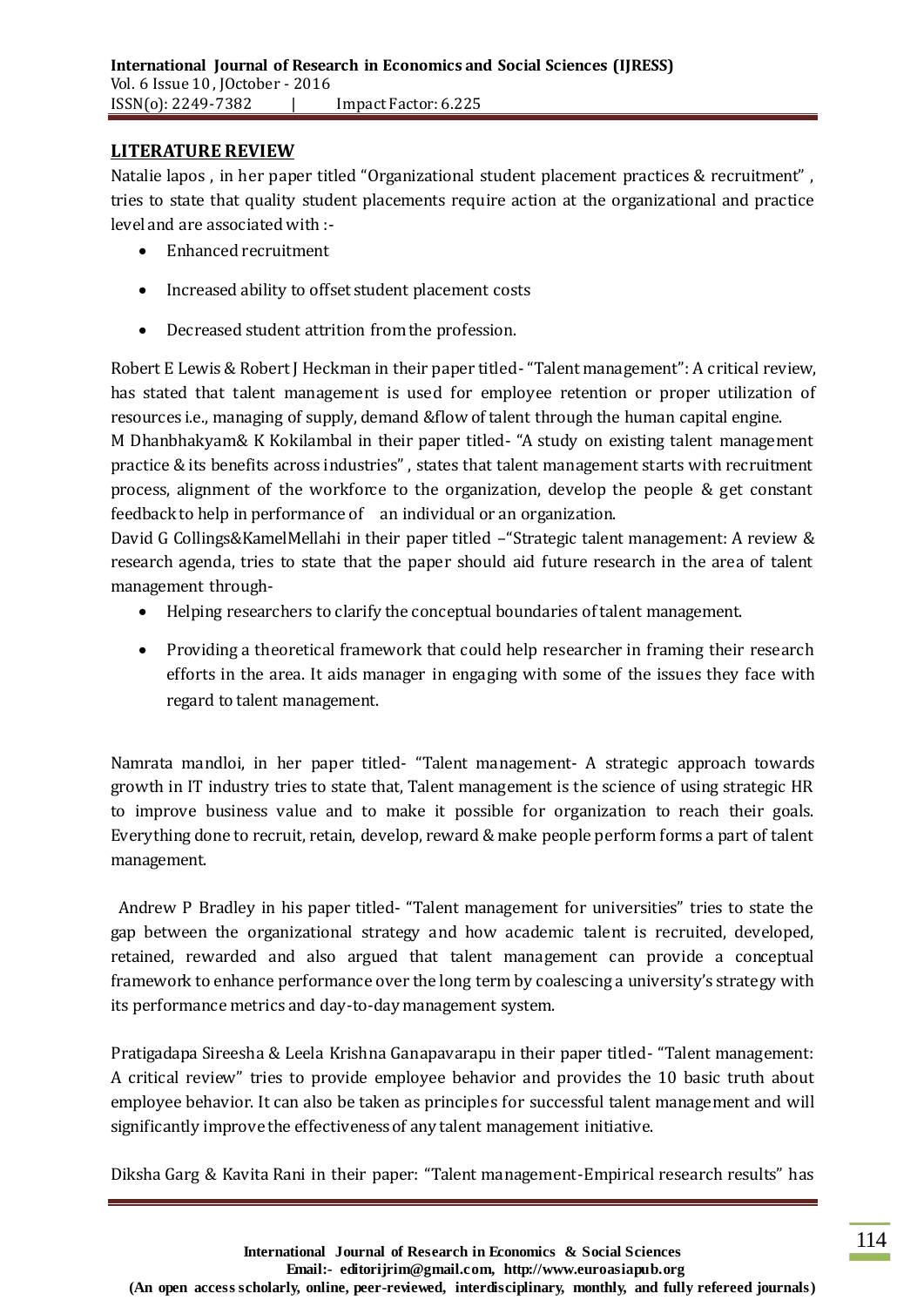stated that despite a significant degree of academic and practitioner interest the topic of talent management remains under developed and tried to develop a clear and concise definition of talent management.

Ellen Behr stock in his paper titled-"Talent management in the private and education sectors: A literature review" tries to focus on literature that takes a more holistic approach to examining talent management considering each aspect of talent management in relation to others. It includes both academic and professional literature.

Victor Oladapo in his paper titled- "The impact of talent management on retention" tries to state the challenges and successes of talent management programs and the reason why some companies chose not to have a program. It is also tested the predictive power of job security, compensation and opportunity on retention rates.

## **Research methodology:**

- Objectives:
	- a. To study the talent management practices in engineering colleges.
	- b. To examine the need of talent management practices for placements.
	- c. To suggest actions for increasing placements thus increasing talent management practices.
- Research design:

Descriptive in nature.

• Sampling technique:

Purposive sampling technique was used to collect the data.

• Sample size:

20 respondents which included HRD trainers, placement officers, faculties were identified. Out of these only 10 samples were selected due to their appropriateness.

• Data collection:

Primary data was collected by administering structured questionnaire to the respondents. Secondary data was collected from journals, annual reports, and institutional magazines.

## **ANALYSIS AND INTERPRETATION**

1. How often placement do happen in your college campus?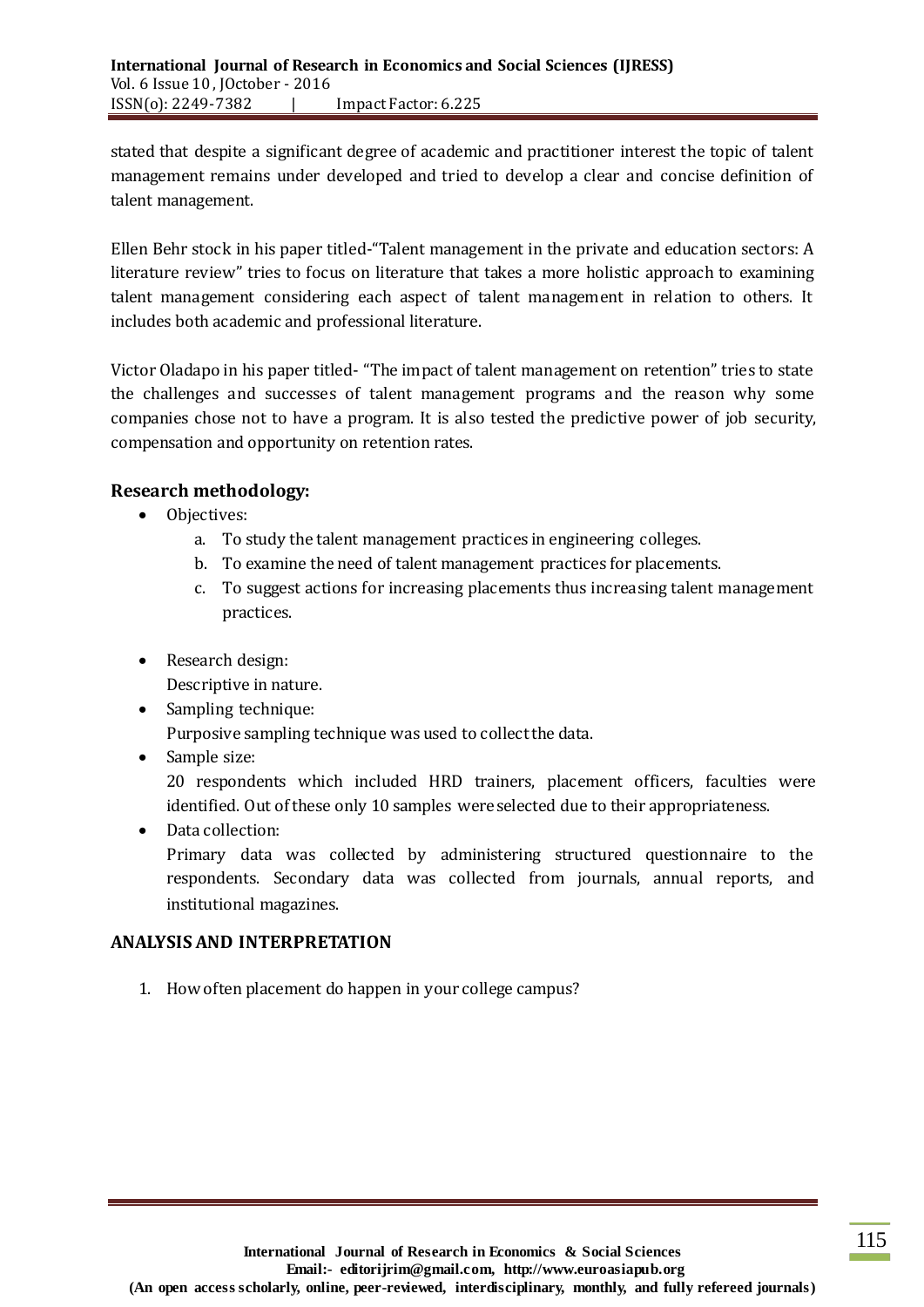| Parameter   | <b>Number</b> | Percentage |
|-------------|---------------|------------|
| Monthly     | 3             | 30         |
| Half yearly | 2             | 20         |
| Yearly      | 5             | 50         |
| Total       | 10            | 100        |

#### Table showing frequency of placements



Analysis:-

In the above table we can see that 50% of respondents say that placements happen in their campus on yearly basis.

#### Interpretation:-

The placements do happen on yearly basis after the completion of the academic year of the graduates.

2. Do you have any idea as to how many companies do visit your campus?

| <b>Parameter</b> | <b>Number</b> | Percentage |
|------------------|---------------|------------|
| $05 - 10$        |               | 10         |
| $10 - 15$        | 3             | 30         |
| $15 - 20$        |               | 10         |
| 20 and above     | 5             | 50         |
| Total            | 10            | 100        |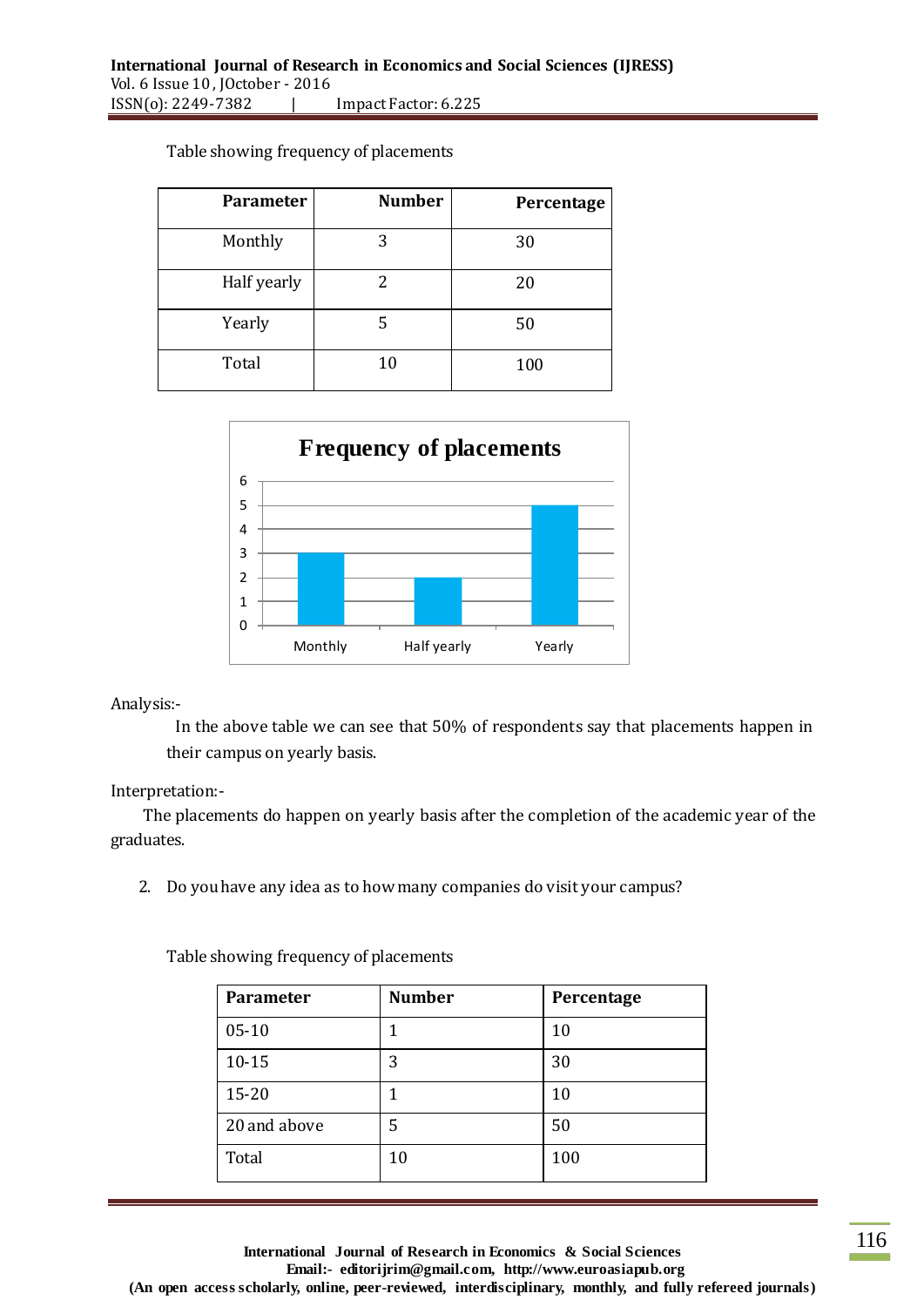

From the above table we can analyze that 50% of respondents say that 20 and above companies do visit their campus for placements. Interpretation:-

As more number of companies visit the campus it shows the reputation of the institution and the brand image.

3. What type of companies does visit your campus?

| Parameter            | Number   | Percentage |
|----------------------|----------|------------|
| IT companies         |          |            |
| <b>MNC</b> companies |          | 10         |
| Industrial companies | $\theta$ |            |
| All the above        | q        | 90         |
| Total                | 10       | 100        |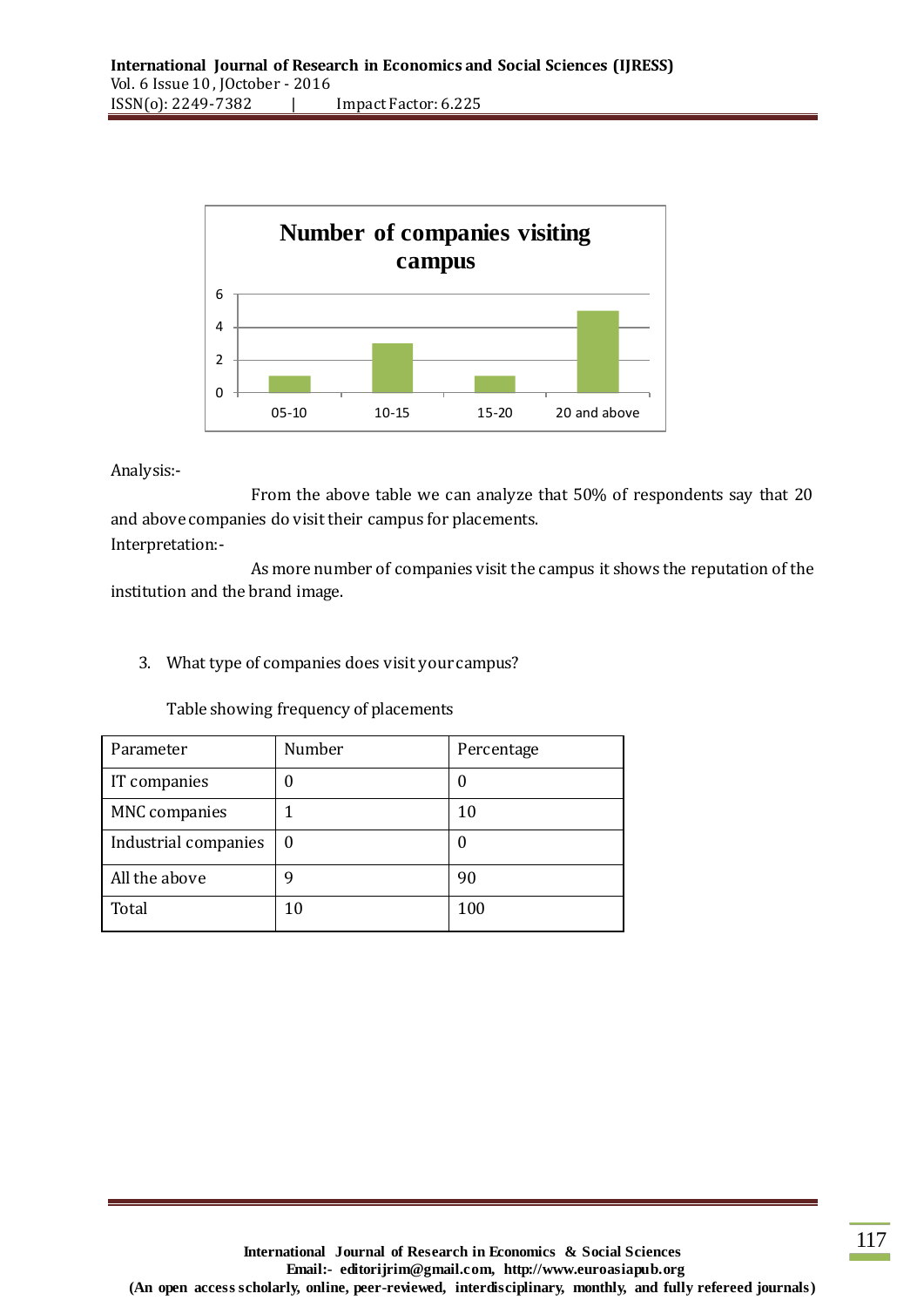

From the above table we can analyze that 90% of respondents say that all the above listed companies do visit to the college campus for placements. Interpretation:-

As all the types of companies do visit the institutions, it spells out that IT and service sector industries are more in number to approach the institutions now a days.

4. What qualities does the companies look for?

| Parameter        | Number | Percentage |
|------------------|--------|------------|
| Communication    |        | 10         |
| skills           |        |            |
| Excellence<br>in | 0      |            |
| academics        |        |            |
| Knowledge about  | 0      |            |
| various concepts |        |            |
| All the above    | q      | 90         |
| Total            |        |            |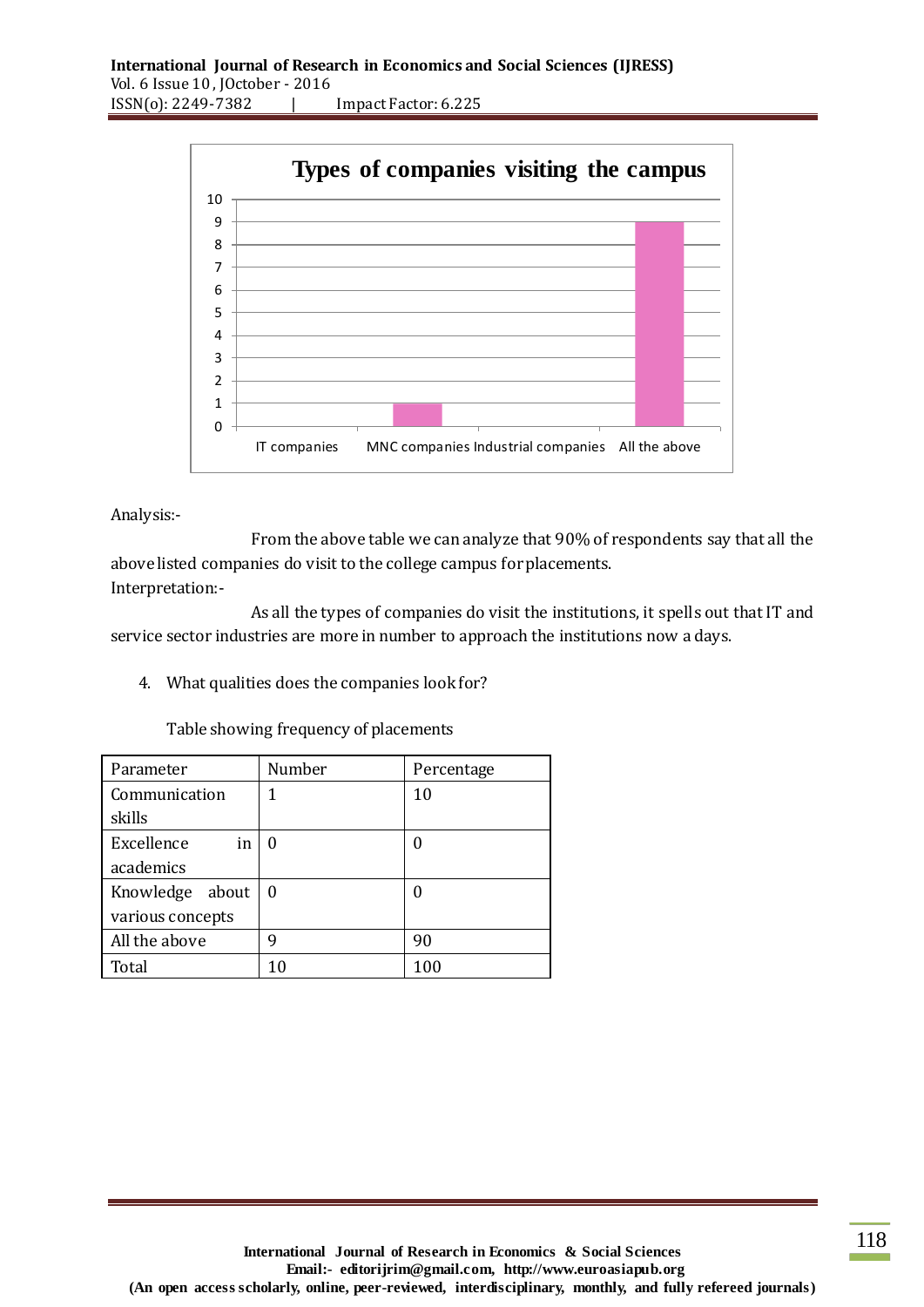

In the above table we can see that 90% of respondents replied that the companies look for all the above listed qualities in a candidate during the placements.

Interpretation:-

Companies look for all the soft skills as well technical skills to fulfill their criteria.

5. Do you think talent management is important for placements?

| Parameter         | Number | Percentage |
|-------------------|--------|------------|
| Strongly agree    | 8      | 80         |
| agree             | っ      | 20         |
| Strongly disagree | O      |            |
| disagree          | 0      |            |
| Total             | 10     | 100        |

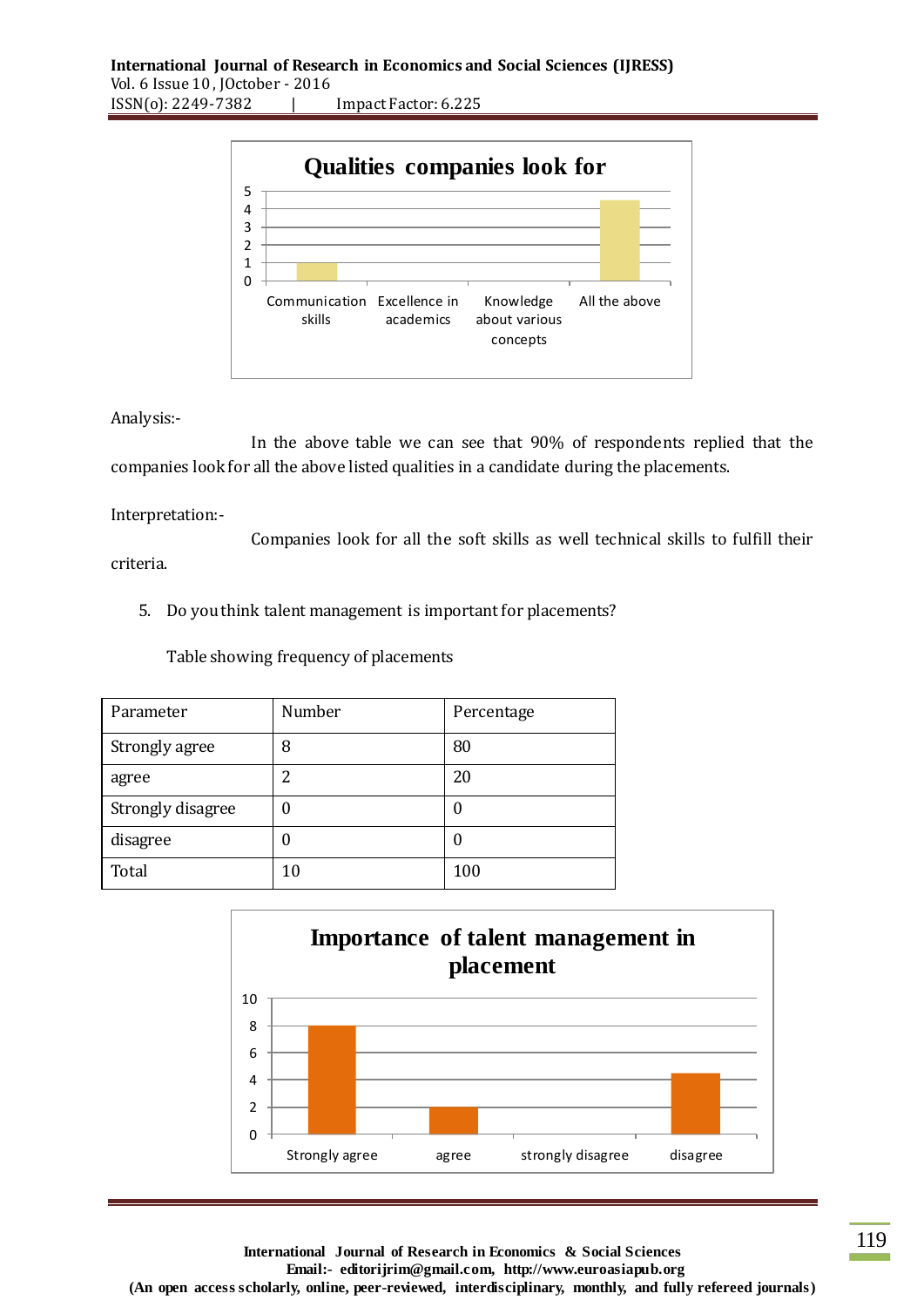About 80% of respondents strongly agree that the talent management is very important for placements.

Interpretation:

It helps the recruiter to select the right candidate with required skills which he is looking for.

6. Do you think institutions are flexible in adopting talent management practices for placement? Table showing frequency of placements

| Parameters            | No. of respondents   Percentage |    |
|-----------------------|---------------------------------|----|
| <b>Strongly agree</b> |                                 | 20 |
| Agree                 |                                 | 30 |
| Strongly disagree     |                                 |    |
| Disagree              |                                 |    |
| Total                 |                                 |    |



Analysis:

20% of the respondents strongly agree and 80% of them agree that institutions are flexible in adopting talent management.

Interpretation:

It can be inferred that majority of the respondents just agree that institutions are flexible in adopting talent management, in order to overcome the competition.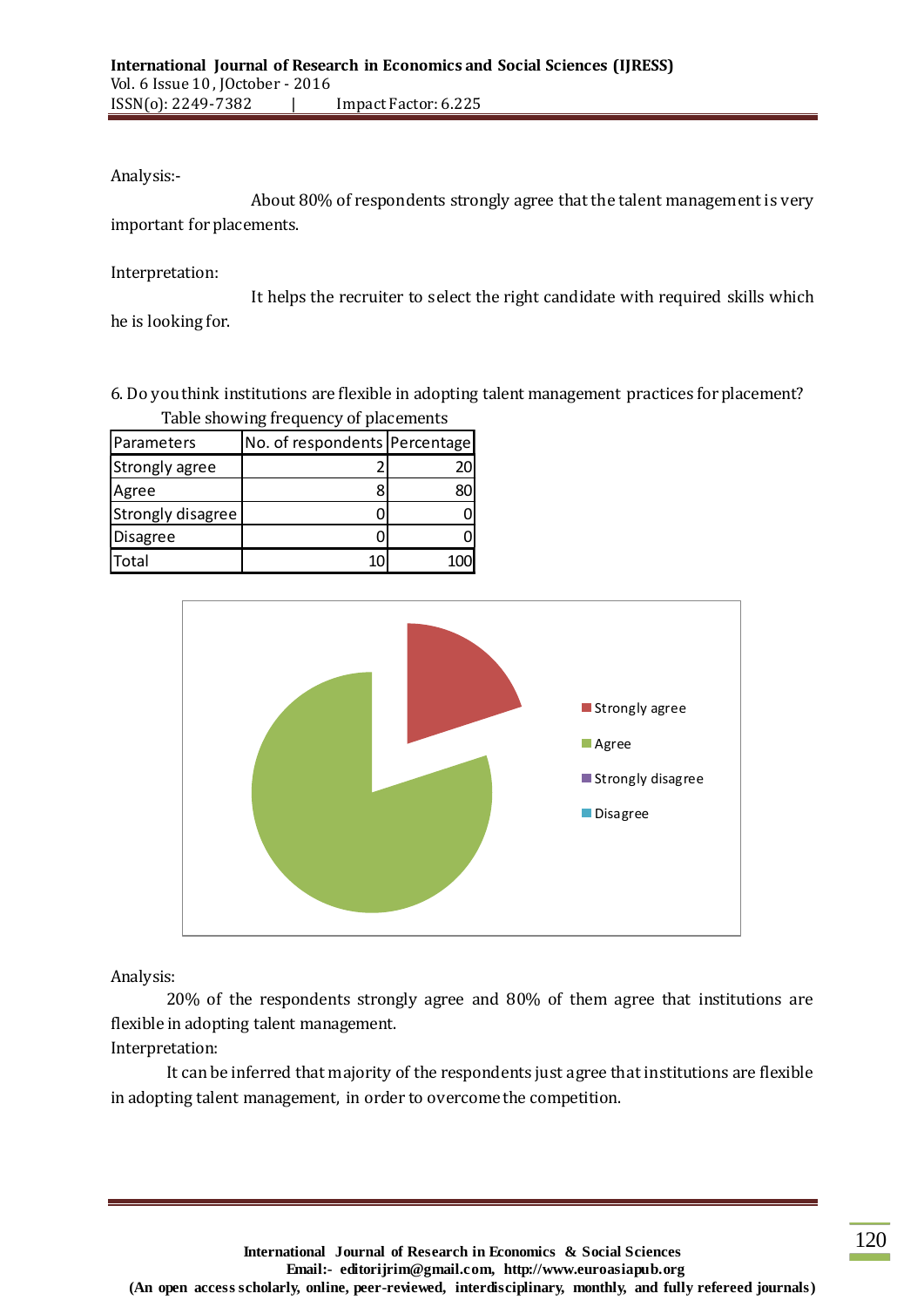#### 7. Do you think talent management is essential for campus recruitment?

Table showing frequency of placements

| Parameters            | No. of respondents Percentage |    |
|-----------------------|-------------------------------|----|
| <b>Strongly agree</b> |                               |    |
| Agree                 |                               | 70 |
| Strongly disagree     |                               |    |
| Disagree              |                               |    |
| Total                 |                               |    |



Analysis:

80% of the respondents strongly agree and 20% of them agree that talent management is essential for campus recruitment.

Interpretation:

It can be interpreted that majority of the respondents strongly agree that talent management is essential for campus recruitment, as it plays a vital role in attracting the recruiters.

8. Is training required for placements?

|  |  |  | Table showing frequency of placements |
|--|--|--|---------------------------------------|
|--|--|--|---------------------------------------|

| Parameters | No. of respondents Percentage |     |
|------------|-------------------------------|-----|
| <b>Yes</b> | 10.                           | 100 |
| No         |                               |     |
| May be     |                               |     |
| Total      | 10                            | 100 |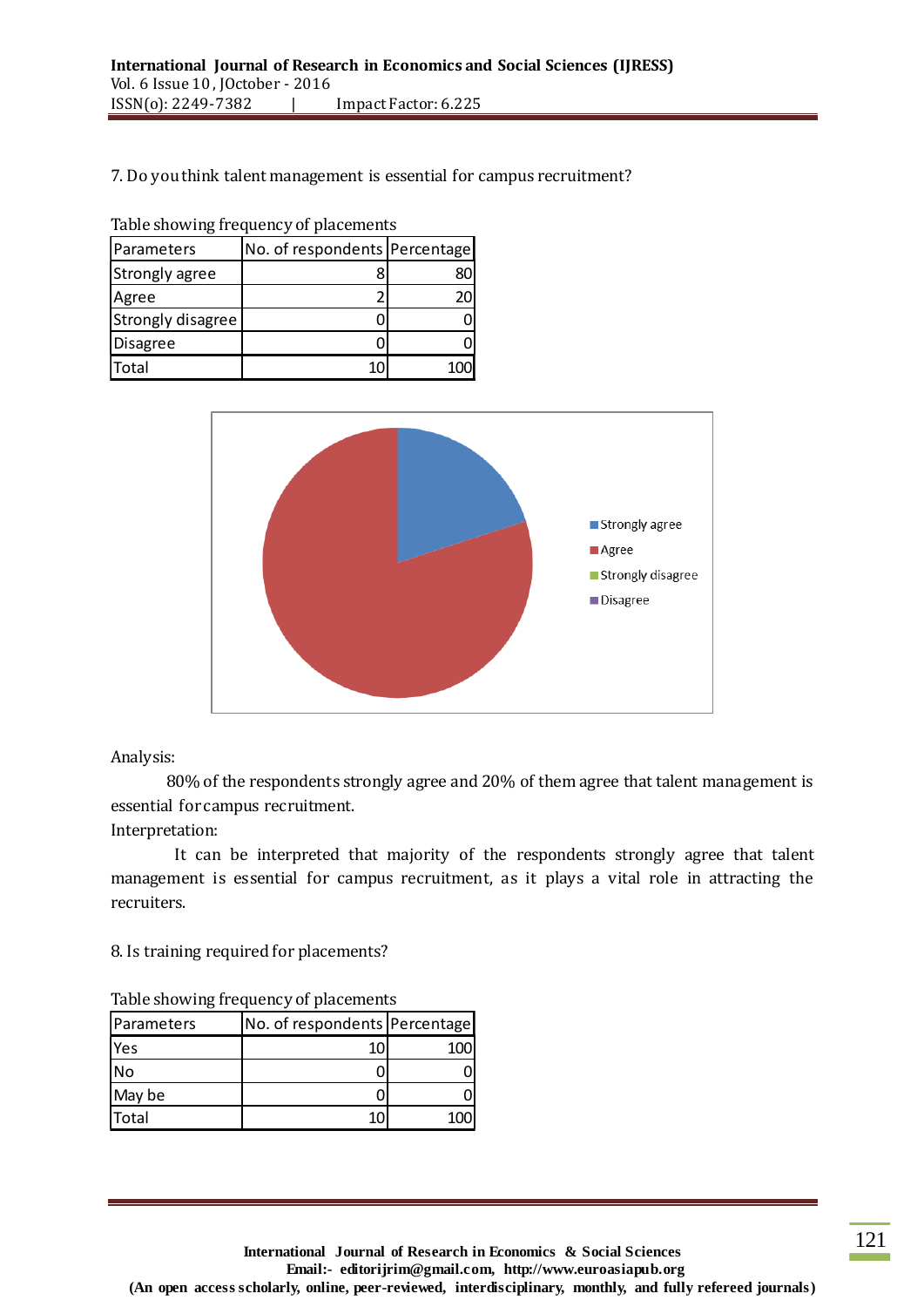

100% of the respondents say training is essential for placements.

Interpretation:

All the respondents say that training is essential for placements because it adds value to student's profile.

9. Do you think talent management is essential for organizations or institutions to reach their goals?

| Parameters        | No. of respondents Percentage |    |
|-------------------|-------------------------------|----|
| Strongly agree    |                               | 80 |
| Agree             |                               | 20 |
| Strongly disagree |                               |    |
| Disagree          |                               |    |
| Total             |                               |    |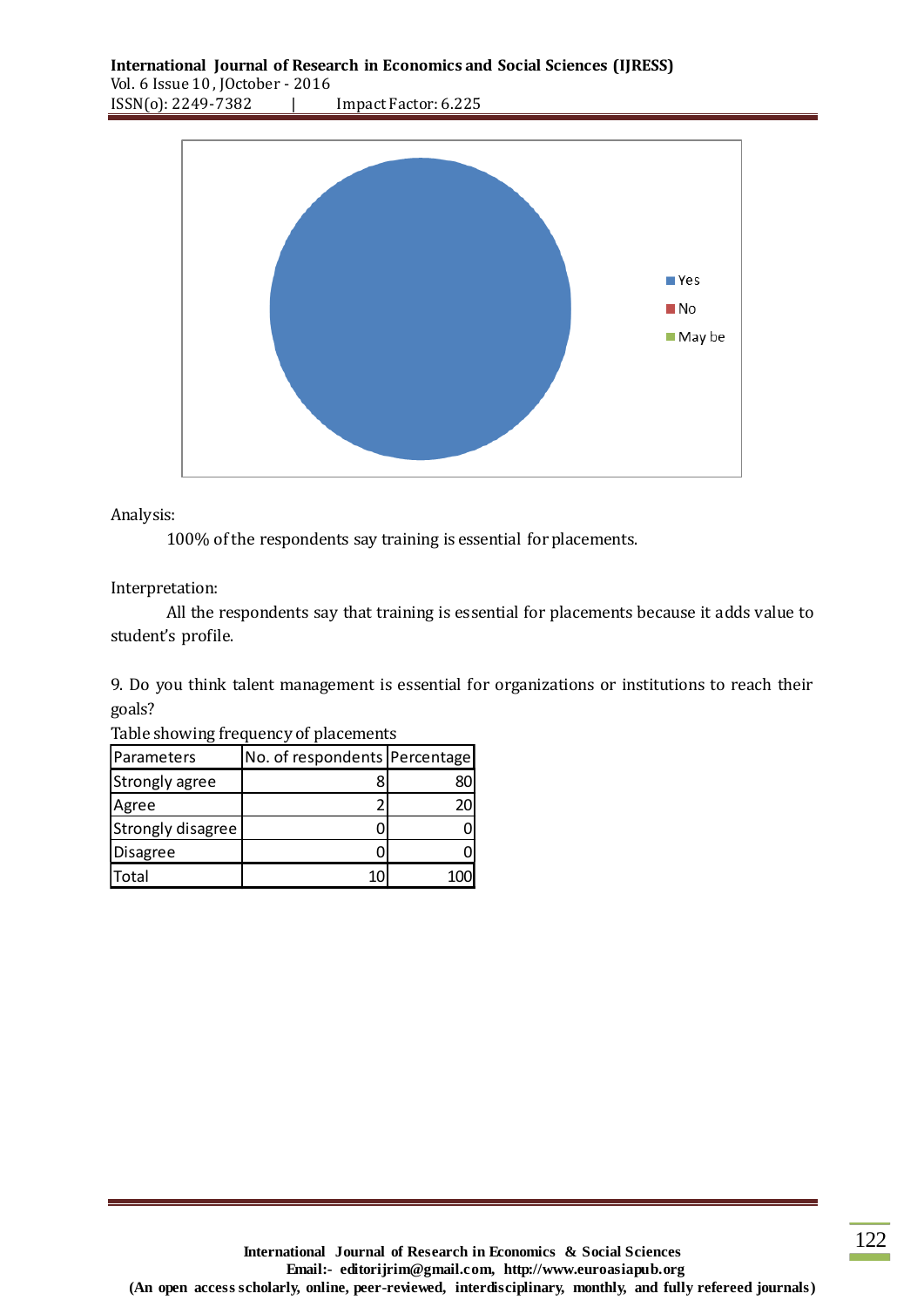

80% of the respondents strongly agree and 20 % of them agree that talent management is essential for organizations to reach their goals.

Interpretation:

Majority of the respondents strongly agree the given statement as it creates a brand image and increases value of the institution among its competitors

10. Talent management is all about putting the right people in right jobs.

| Table showing frequency of placements |                               |    |  |
|---------------------------------------|-------------------------------|----|--|
| Parameters                            | No. of respondents Percentage |    |  |
| <b>Strongly agree</b>                 |                               | 50 |  |
| Agree                                 |                               | 50 |  |
| <b>Strongly disagree</b>              |                               |    |  |
| Disagree                              |                               |    |  |
| Total                                 | 10                            |    |  |



**International Journal of Research in Economics & Social Sciences Email:- editorijrim@gmail.com, http://www.euroasiapub.org (An open access scholarly, online, peer-reviewed, interdisciplinary, monthly, and fully refereed journals)**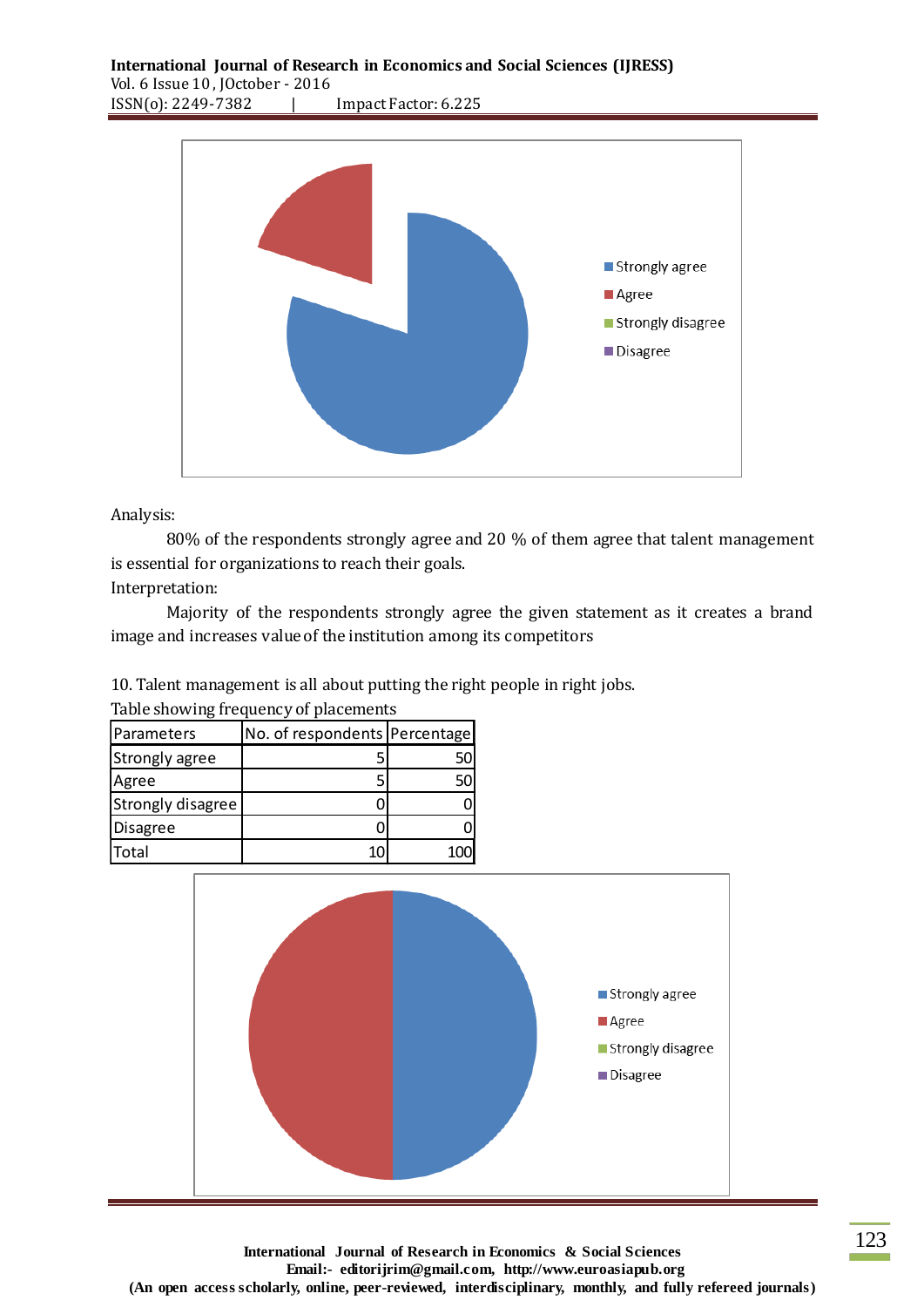Here 50% of respondents strongly agree and 50% of them agree this statement.

Interpretation:

There is an equal response to both strongly agree and agree parameters. As it analyses the required skills and abilities of the students to match the needs and demands of the recruiters.

## **FINDINGS**

- 1. Placements in majority of the institutions happens on yearly basis.
- 2. The number of companies visiting various institutions campus is more than 20.
- 3. Companies like MNC's, IT Companies and other service oriented companies visit the campus of various institutions for placements.
- 4. Companies look for the students who are good in communication, excellent in academics and knowledgeable in various concepts.
- 5. Talent management plays a vital role in terms of placement.
- 6. Institutions are very flexible in adopting talent management and adopt TM practices to overcome the competition.
- 7. Talent management attracts the recruiters to visit campuses of various institutions.
- 8. Training acts as an essential tool in terms of placements.
- 9. Talent management helps institutions to build good brand image in the society.
- 10. It helps the recruiter to place the right person to the right job.

## **RECOMMENDATIONS**

- 1. The institutions should conduct placements on half yearly basis so the students can get the jobs as early as possible and feel satisfied.
- 2. The institution should look forward in attracting large number of reputed companies.
- 3. Institutions should make sure that the student's possess better talent before calling for placements.
- 4. The training as to be made mandatory in various institutions to increase the level of knowledge and skill sets of the students.
- 5. Institutions should keep updating as per the requirements of the market.
- 6. The institutions should be very flexible to adopt various new talent management strategies.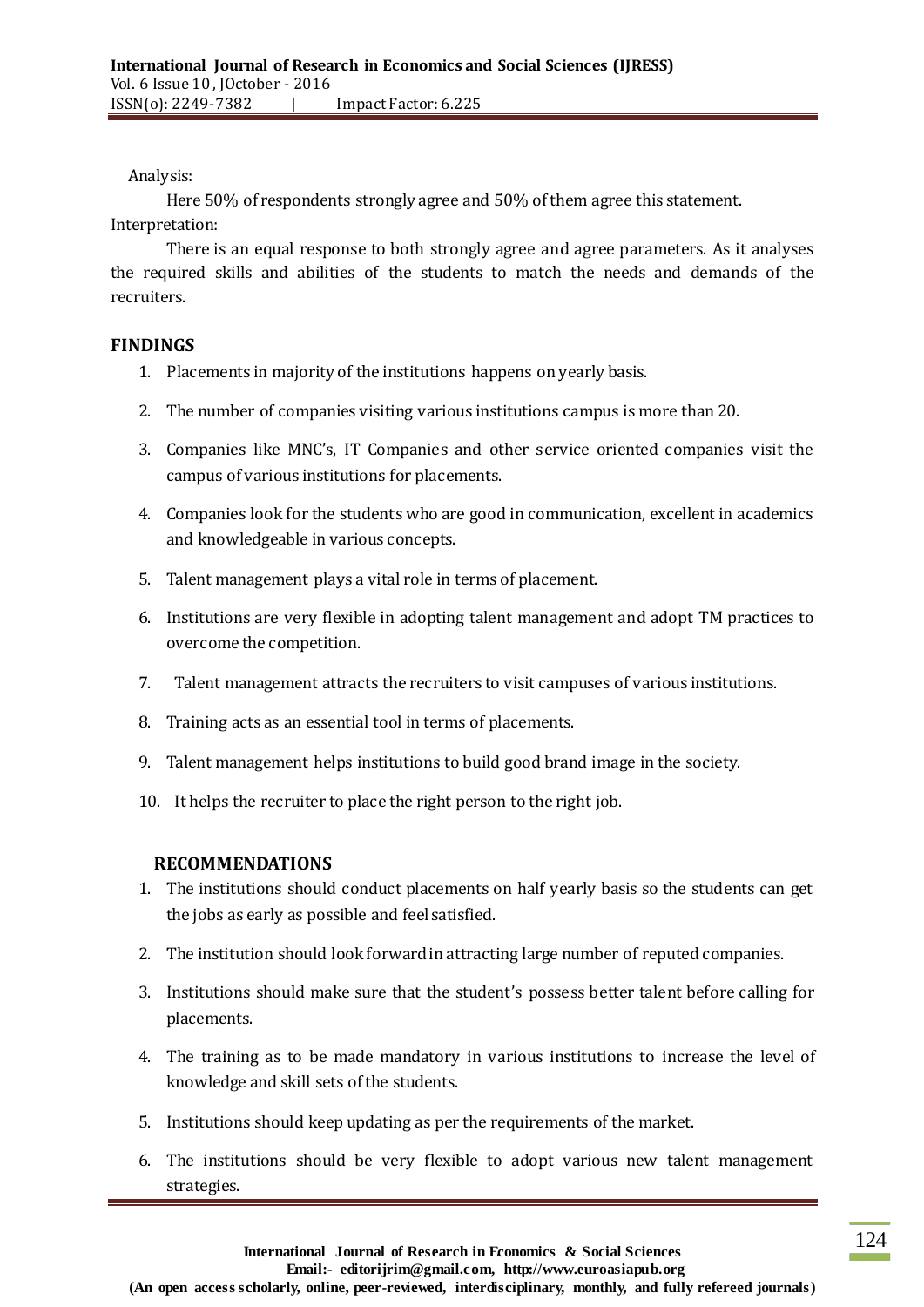#### **CONCLUSION**

The talent management has become very essential in the modern era. It helps the institutions to keep its students updated with the current market requirements. Talent management is a wide concept which helps institutions to have better talented students so to maintain a good brand image in the society. Training should be provided to the student to make them more competent. The institutions are being very flexible in adopting the new talent management strategies which gives them upper hand in terms of maintaining better talented students and hence helps the students to place in better companies.

#### **REFERENCES**

Critical appraisal skills program (CASP), systematic review checklist, (2013)., D'sylva Barlow J, Bryant B. Atkinson J, new employee understanding of public health practices: orientation to peel public health 2013.

Kenexa, (2005), Kenexa introduces new analytics application to effectively measure talent management, retrieved October 10, 2015

Ashton C & Morton L (2005) managing talent for competitive advantage, strategic HR review, 4(5), 28-31.

Bauer T.N (n.d) on boarding new employees, maximizing success.

Balachandran, S.M, Mishra, S.A.K & Chaudhary, SRK (2010) k.c chakrabarty, talent management in the Indian banking system (April) 1-3.

Arthur M.B (1994) the boundary less career: A new perspective for organization enquiry Journal of organizational behaviour 15, 295-306.

Batt R (2000), strategic segmentation in front line services: matching customers, employees & human resource systems, International Journal of human resource management 11, 540-561.

Susan M Health field, what is talent management actually retrieved from: [http://humanresources.about.com](http://humanresources.about.com/) or John. Sullivan, top 10 predictions for 2012 retrieved fro[m http://.ere.net](http://.ere.net/)